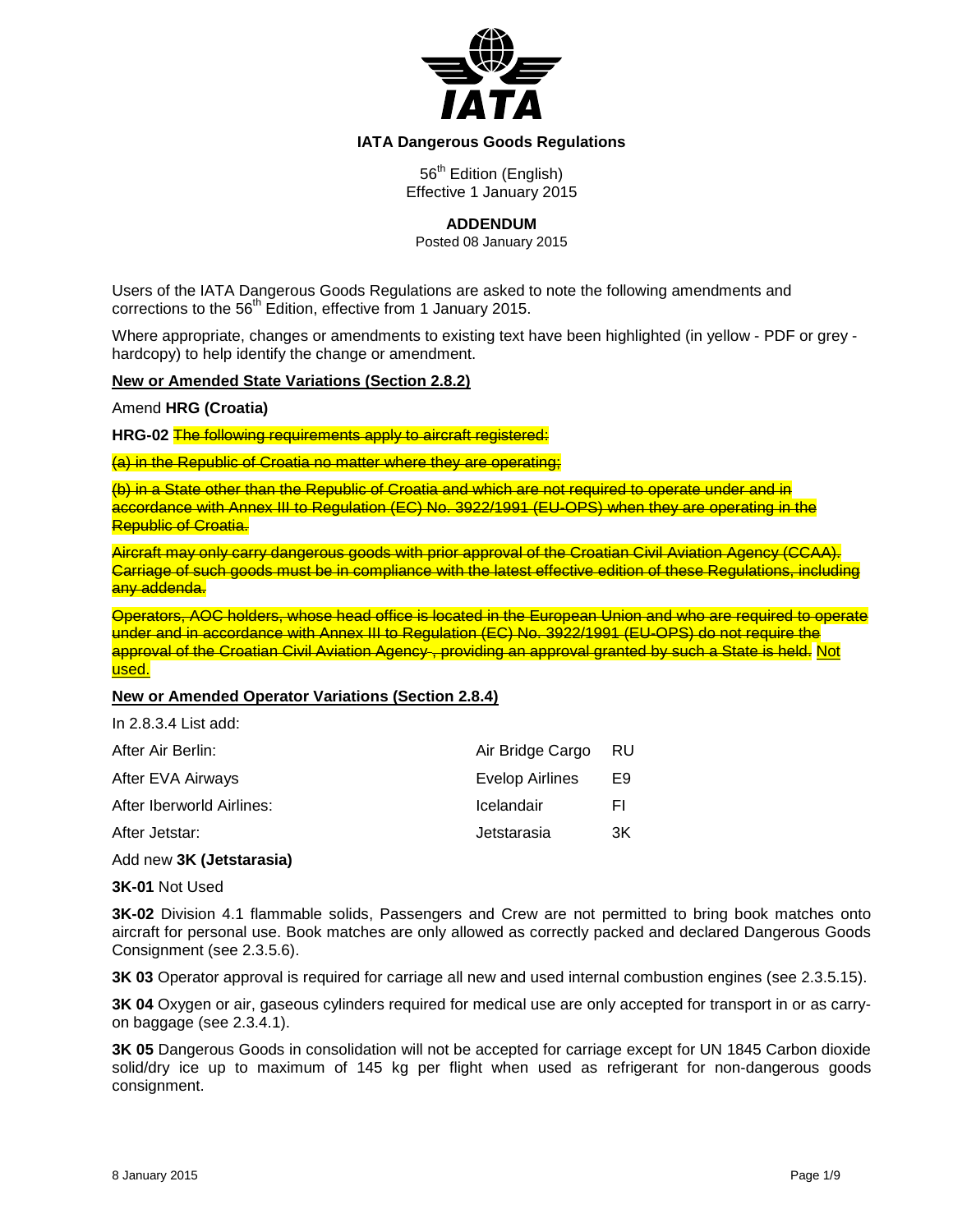

### Amend **AF (Air France)**

**AF-02** Patient specimens will only be accepted if assigned to UN 2814 or UN 2900 or UN 3373, as appropriate. They are not permitted as baggage even if exempt from the Regulations. Biological substance, Category B–UN 3373 may only be accepted for carriage under specific requirements and after a prior Air France (DZ.CA/OA.NA) written approval has been granted. Not used.

### Add new

**AF-04** Lithium metal batteries and cells, UN 3090, are FORBIDDEN as cargo on Air France cargo aircraft only. This only applies to Section I (IA and IB) of Packing Instruction 968, including those being shipped under an approval issued by an appropriate authority under special provisions A88 or A99.

This prohibition does not apply to lithium metal batteries and cells, UN 3090:

- shipped in accordance with Section II of PI 968.
- covered by the provisions for dangerous goods carried by passengers or crew (see Table 2.3.A).
- presented as Air France company materials (COMAT).

### Amend **BR (EVA Airways)**

**BR-06** Dangerous goods in consolidations will not be accepted for carriage, except for:

- consolidations having one Master air waybill with one House air waybill; or
- consolidations having Multi House air waybill containing ID 8000 (Consumer commodity) and/or UN 1266 (Perfumery products) and/or UN 2807 and/or Lithium batteries (UN 3480/UN 3481/UN 3090/UN 3091) with section IB/Section II; or
- consolidations having Multi House air waybill containing ID 8000 (Consumer commodity) and/or UN 1266 (Perfumery products) and/or UN 2807 and/or Lithium batteries (UN 3480/UN 3481/UN 3090/UN 3091) with section IB/Section II including other general cargo; or
- consolidations having Multi House air waybill containing UN 1845 (Carbon dioxide, solid/Dry ice) when used as a refrigerant for non-dangerous goods.

#### **(see 1.3.3, 8.1.2.4, 9.1.8 and 10.8.1.5).**

#### Amend **DL (Delta Airlines)**

**DL-06** UN 3480, Lithium Ion Batteries, Packing Instruction 965, Sections IA-**and, IB and II** will not be accepted for transport. UN 3480, lithium ion batteries offered under Section II provisions will be accepted.

#### Add new **E9 (Evelop Airways)**

**E9-01** Dangerous goods in excepted quantities will not be accepted for carriage (see Subsection 2.6).

**E9-02** Dangerous goods in consolidations will not be accepted for carriage (see 1.3.3 and 9.1.8).

**E9-03** Infected animals, dead or alive, will not be accepted for carriage (see Packing Instruction 620 and 650).

**E9-04** Class 7—Radioactive material will not be accepted for carriage (see 10.10.2).

**E9-05** Wheelchairs with spillable batteries will not be accepted for carriage (see 2.3.2.3 and 9.3.14).

**E9-06** Dry ice will not be accepted as cargo (see Packing Instruction 954).

#### Add new **EK (Emirates)**

**EK-02** UN 3090 – Lithium metal cells and batteries, including lithium alloy cells and batteries, prepared in accordance with Section IA, IB and II of Packing Instruction 968 are forbidden for transport as cargo on Emirates cargo flights. This prohibition includes lithium metal batteries shipped under an approval in accordance with Special Provision A88 and A99 and exemption in accordance with Special Provision A201.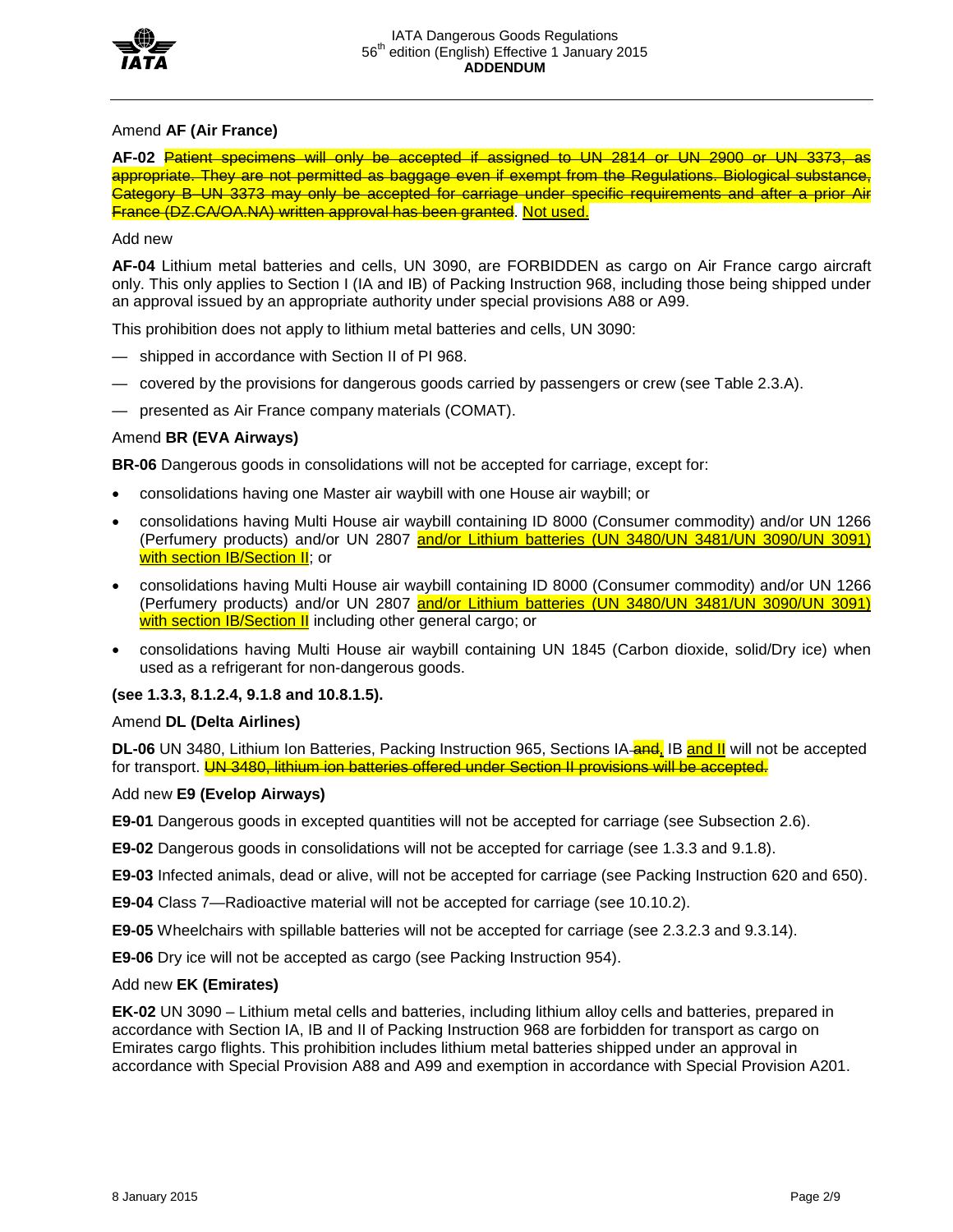



#### Add new **FI (Icelandair)**

**FI-01** Maximum total Transport Index (T.I.) for radioactive materials (Class 7) on board for Icelandair operated aeroplane types is as follows:

- B757-200/300: Maximum total T.I. on board is 12. Maximum T.I. per compartment is 3.
- B757-200PF/PCF (all-cargo aircraft): Maximum total TI on board is 50.

Separation minima must be observed in accordance with 10.9.3.7 and as prescribed in the Icelandair Ground Operations Manual according to aircraft type.

**FI-02** Dry Ice will be accepted on board Icelandair flights provided the following maximum amounts are met and complied with:

*Standard Dry Ice limitation*  Aeroplane type: Max. quantity onboard: B757-200/300: 100 kg B757PF/PCF: 300 kg

For approval for increased limitations on Dry Ice please contact E-mail: security@icelandair.is

**FI-03** Magnetized material may be loaded in any cargo hold of Icelandair aeroplanes, aft of flight deck. Maximum magnetic field strength is 0.002 gauss at 2.1 m distance from package. Refer to Icelandair Ground Operations Manual.

### Amend **JL (Japan Airlines)**

**JL-01** Not used. A unit load device (ULD) containing dangerous goods other than those indicated in 9.1.4, which is transferred from another carrier, will not be accepted, unless otherwise approved by Japan Airlines.

**JL-03** Type B(M) or Fissile Material Packages and/or any SCO, or LSA Materials in Industrial Packagings will not be accepted for carriage (see Subsection 10.5).

#### Amend **KZ (Nippon Cargo Airlines)**

**KZ-10** Dangerous goods as defined in these Regulations including items exempted in permitted by Subsection 2.4 will not be accepted in air mail. This prohibition does not apply to airmail containing lithium metal or lithium ion batteries contained in equipment tendered by Japan Post Co., Ltd.

#### Amend **OM (Mongolian Airlines)**

**OM-02** Dangerous goods requiring a cargo aircraft only (CAO) label will not be accepted for carriage. Dangerous goods shipments will only be accepted from IATA Dangerous Goods Regulations certified cargo agency/shipper.

**OM-03** Dangerous goods in airmail will not be accepted for carriage (See Subsection 2.4). The shipper must provide a 24 hour emergency telephone number of a person/agency who is knowledgeable of hazards, characteristics and actions to be taken in the case of an accident or incident concerning each of the dangerous goods being transported. This telephone number, including country and area code, preceded by the words Emergency Contact or 24–hour number, must be inserted on the Shipper's Declarations for Dangerous Goods (DGD) preferable in the Handling Information box, e.g. "Emergency Contact +976-11-70049998 (see 8.1.6.11).

**OM-04** Except for ID 8000, Consumer commodity, dangerous goods in limited quantities ("Y" packing instructions) will not be accepted for carriage (See Subsection 2.7). Documentation including Shipper's Declarations for Dangerous Goods (DGD) must be completed in English. All package and overpack marks and labels required by these Regulations must be completed in English.

**OM-05** Dangerous goods in excepted quantities will not be accepted for carriage (See Subsection 2.6).The carriage of Carbon dioxide, solid (dry ice) UN 1845 is limited to a net weight of 200 kg per B767-300 and B737-800 aircraft.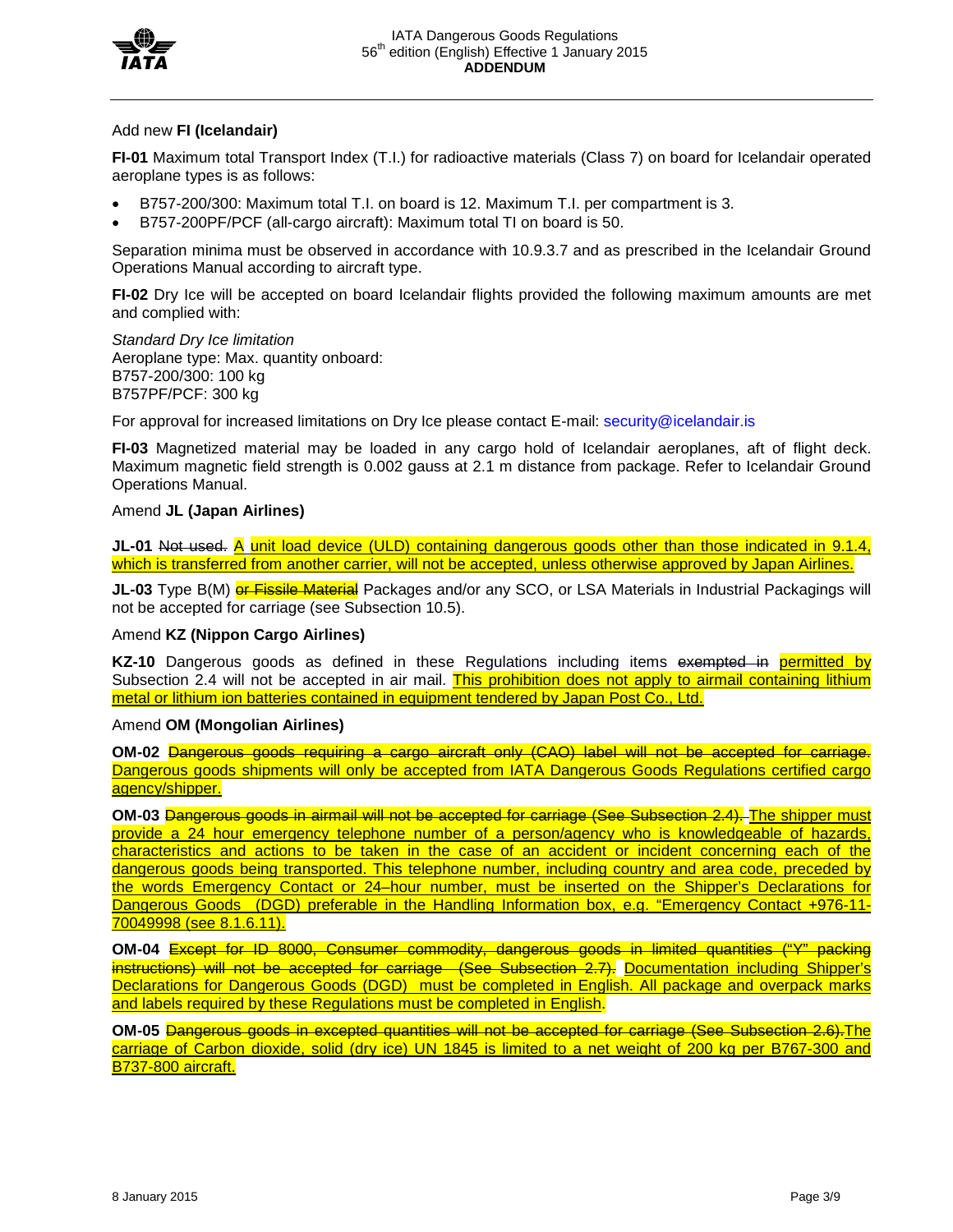

**OM-06** Dangerous goods in consolidations will not be accepted for carriage (See 1.3.3, 8.1.2.4, 9.1.8 and 10.8.1.5).The following packagings when shipped as single packagings must be protected from damage by being overpacked to protect the top and bottom of the packaging:

- 1A1/1A2/1B1/1B2/1N1/1N2
- 3A1/3A2/3B1/3B2
- 6HA1

**OM-07** Salvage packaging will not be accepted. Dangerous goods in airmail will not be accepted for carriage.

**OM-08** Class 7—Radioactive material of any kind will not be accepted for carriage (See 10.10.2).Dangerous goods in "Limited Quantities" ("Y" Packing Instructions) will not be accepted for carriage. Exception: Consumer commodity (ID 8000) will be accepted (see Subsection 2.7 and all "Y" Packing Instructions).

*Note:*

*The above requirement does not apply to Company Material.*

Add new

**OM-09** Dangerous goods in consolidations will not be accepted for carriage.

**OM-10** Salvage packaging will not be accepted for carriage.

**OM-11** Class 7 Radioactive material will not be accepted for carriage.

**OM-12** Dangerous goods in Packing Group I will not be accepted for carriage.

### *Note:*

*The above requirement does not apply to Company Material-COMAT.*

**OM-13** Dangerous goods listed in the list of high consequence dangerous goods will not be accepted for carriage.

## *Note:*

*The above requirement does not apply to Company Material.*

**OM-14** Dangerous goods originating from China will not be accepted for carriage.

*Note:*

*The above requirement does not apply to Company Material.*

**OM-15** Lithium metal and or lithium alloy cells and batteries packed with or contained in equipment (UN 3091) are prohibited from carriage as cargo on OM flights/aircraft (see PI 969 and PI 970).

## *Note:*

*The above requirements do not apply to Company Material-COMAT.*

**OM-16** Wheelchairs or other battery-powered mobility devices with spillable batteries will be accepted only when the battery is removed from the wheelchair or mobility device and classified as dangerous goods and carried only as cargo. Batteries attached or installed in the wheelchair or mobility devices will not be accepted (see 2.3.2.3 and 9.3.14).

**OM-17** Any type of internal combustion or fuel cell engines either transported individually or incorporated into another machine or equipment, even when if still in its new original packaging, will not be accepted as baggage. These items must be consigned as cargo.

**OM-18** Camping stoves and fuel containers that have contained a flammable liquid fuel will not be accepted for carriage in baggage. This variation applies also to used camping stoves which have been thoroughly cleaned (see 2.3.2.5).

## Amend **OZ (Asiana Airlines)**

**OZ-09** Dangerous goods will not be accepted for carriage as cargo on OZ's passenger aircraft with the exception of: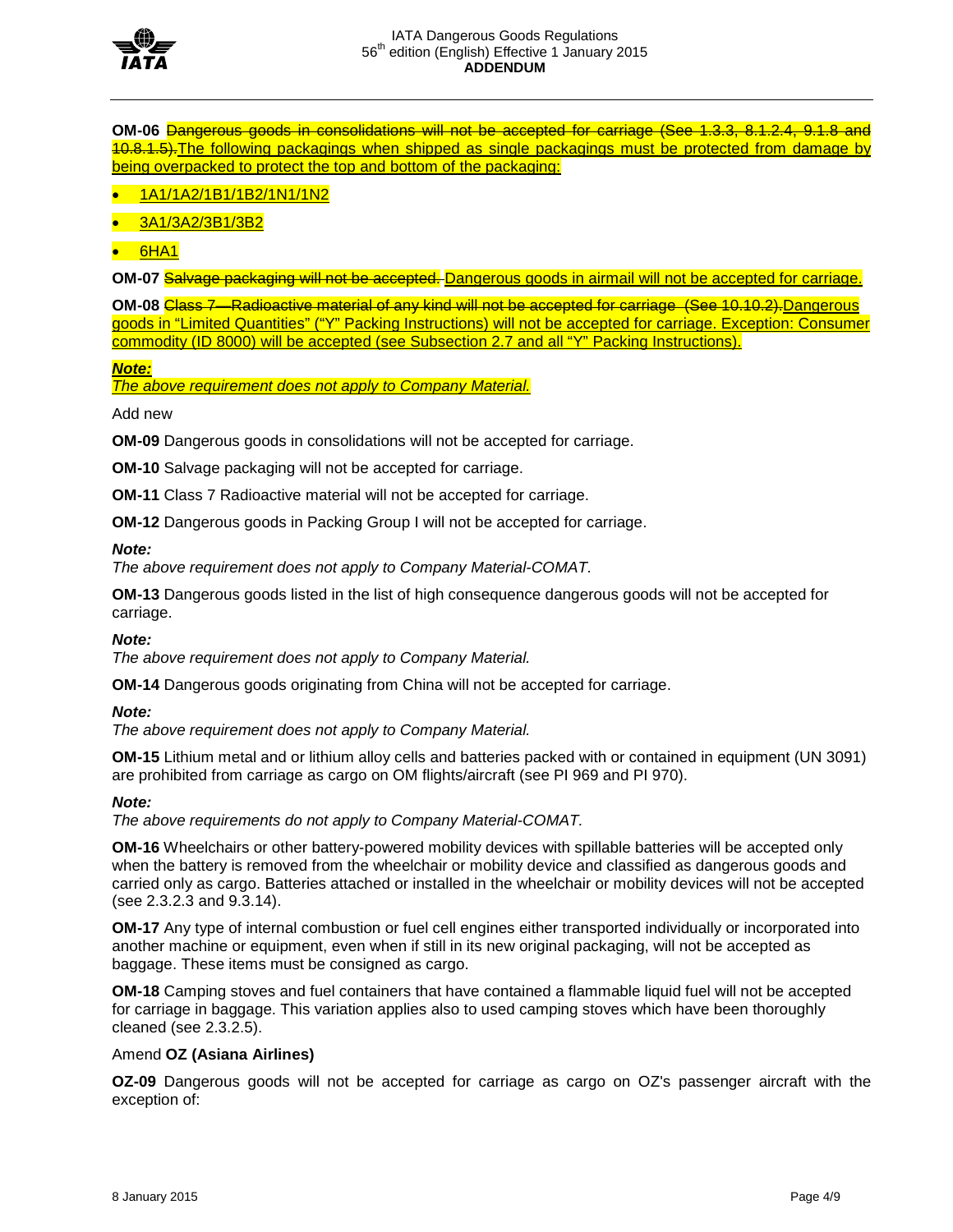

- Dangerous goods in excepted quantities;
- Radioactive materials, excepted packages;
- UN 1845, Carbon dioxide, solid (dry ice);
- UN 2807, Magnetized material;
- ID 8000, Consumer commodity;
- UN 3373, Biological substance, Category B;
- UN 3166, Engine, internal combustion, flammable liquid powered, Engine, fuel cell, flammable liquid powered and Vehicle, flammable liquid powered;
- UN 3091, Lithium metal batteries packed with equipment and contained in equipment (PI 969 and PI 970, Section II only);
- UN 3480, Lithium ion batteries (PI 965, Section IB and II only);
- UN 3481, Lithium ion batteries packed with equipment and contained in equipment (PI 966 and PI 967, Section II only).

## Add new **QF (Qantas)**

**QF-05** Shipments of UN 3090, lithium metal cells and batteries are prohibited from carriage on Qantas cargo aircraft. This applies to Section 1A, 1B and Section II of Packing Instruction 968.

This prohibition does not apply to:

- UN 3091, lithium metal cells and batteries when packed with or contained in equipment in accordance with Packing Instructions 969 and 970;
- UN 3480, lithium ion cells and batteries when packed in accordance with Packing Instruction 965;
- UN 3481, lithium ion cells and batteries when packed with or contained in equipment in accordance with Packing Instruction 966 and 967;
- Lithium batteries when covered by the Provisions for Dangerous Goods Carried by Passengers or Crew.

## Add new **RU (Air Bridge Cargo)**

**RU-01** Packages with dangerous goods, primary risk of Class 8, labelled "Cargo Aircraft Only", are forbidden for transport on lower deck of the aircraft.

**RU-02** UN 3090, Section IA of PI 968 and UN 3091, Section I of PI 969 and PI 970 are accepted for carriage upon prior approval of the airline. Request for approval must be via email:  $dg@airbridge cargo.com$ 

#### Amend **TZ (Scoot Airlines)**

**TZ-04** Dangerous goods shipments will only be accepted from SIA, SIA Cargo, **and** Silkair and NokScoot.

#### Amend **XW (NokScoot Airlines)**

**XW-04** Dangerous goods shipments will only be accepted from SIA, SIA Cargo, **and**-Silkair and Scoot.

## **Section 2**

Page 26 revise note under 2.3.4.7 as shown:

#### *Note:*

*For spare lithium metal batteries with a lithium content exceeding 2 g and lithium ion batteries with a Watthour rating exceeding 160 100 Wh see 2.3.3.2. For electronic devices with lithium metal batteries with a lithium content not exceeding 2 g and lithium ion batteries with a Watt-hour rating not exceeding 100 Wh see 2.3.5.9.*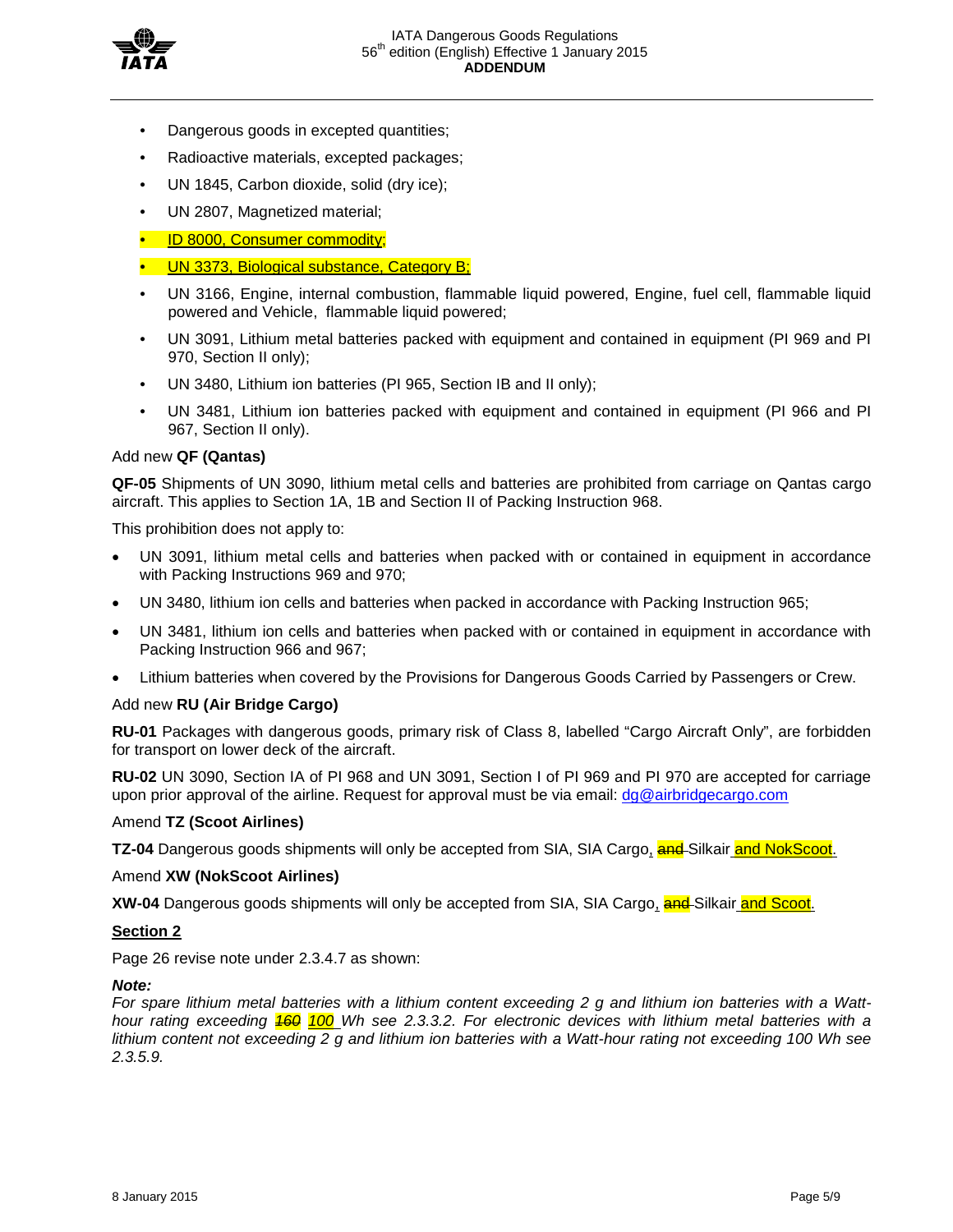

## **Section 4**

Page 367 revise Special Provision A78 as shown:

A78 (172) Where a radioactive material has (a) subsidiary risk(s):

- (a) the substance must be allocated to Packing Groups I, II or III, if appropriate, by application of the packing group criteria in Section 3 corresponding to the nature of the predominant subsidiary risk;
- (b) packages must be labelled with subsidiary risk labels corresponding to each subsidiary risk exhibited by the material in accordance with the relevant provisions of 10.7.2. Corresponding placards must be affixed to cargo transport units in accordance with the relevant provisions of 10.7.5;
- (c) for the purposes of documentation and package marking, the proper shipping name must be supplemented with the name of the constituents which most predominantly contribute to this (these) subsidiary risk(s) and which must be enclosed in parenthesis;
- (d) the Shipper's Declaration must indicate the subsidiary class or division and, where assigned, the packing group as required by **8.1.6.9.1** 10.8.3.9.1, Step 4 and Step 5.
- (e) the packaging must also be capable of meeting the appropriate performance criteria for the subsidiary risk.

For packing, see also 10.3.10.1(c).

Radioactive material with a subsidiary risk of Division 4.2 (Packing Group I) must be transported in Type B packages. Radioactive material with a subsidiary risk of Division 2.1 is forbidden from transport on passenger aircraft and radioactive material with a subsidiary risk of Division 2.3 is forbidden from transport on passenger or cargo aircraft except with the prior approval of the appropriate authority of the State of origin and the State of the operator under the conditions established by those authorities. A copy of the document of approval, showing the quantity limitations and the packaging requirements, must accompany the consignment.

### **Section 5**

Page 500 amend Packing Instruction 565 as shown:

## **PACKING INSTRUCTION 565**

…

## **Additional Packing Requirements**

#### Packagings must meet packing group II performance standards

Oxygen generator, chemical containing oxidizing substances, including when fitted in associated equipment e.g. passenger service units (PSUs), protective breathing equipment (PBE) etc, must meet all the following conditions:

…

Page 527 amend Packing Instruction 679 as shown:

## **PACKING INSTRUCTION 679**

…

## **Additional Packing Requirements**

- packagings must meet packing group II performance standards;
- the articles must be individually packaged and separated from each other using partitions, dividers, inner packagings or cushioning material to prevent inadvertent discharge during normal conditions of transport.

…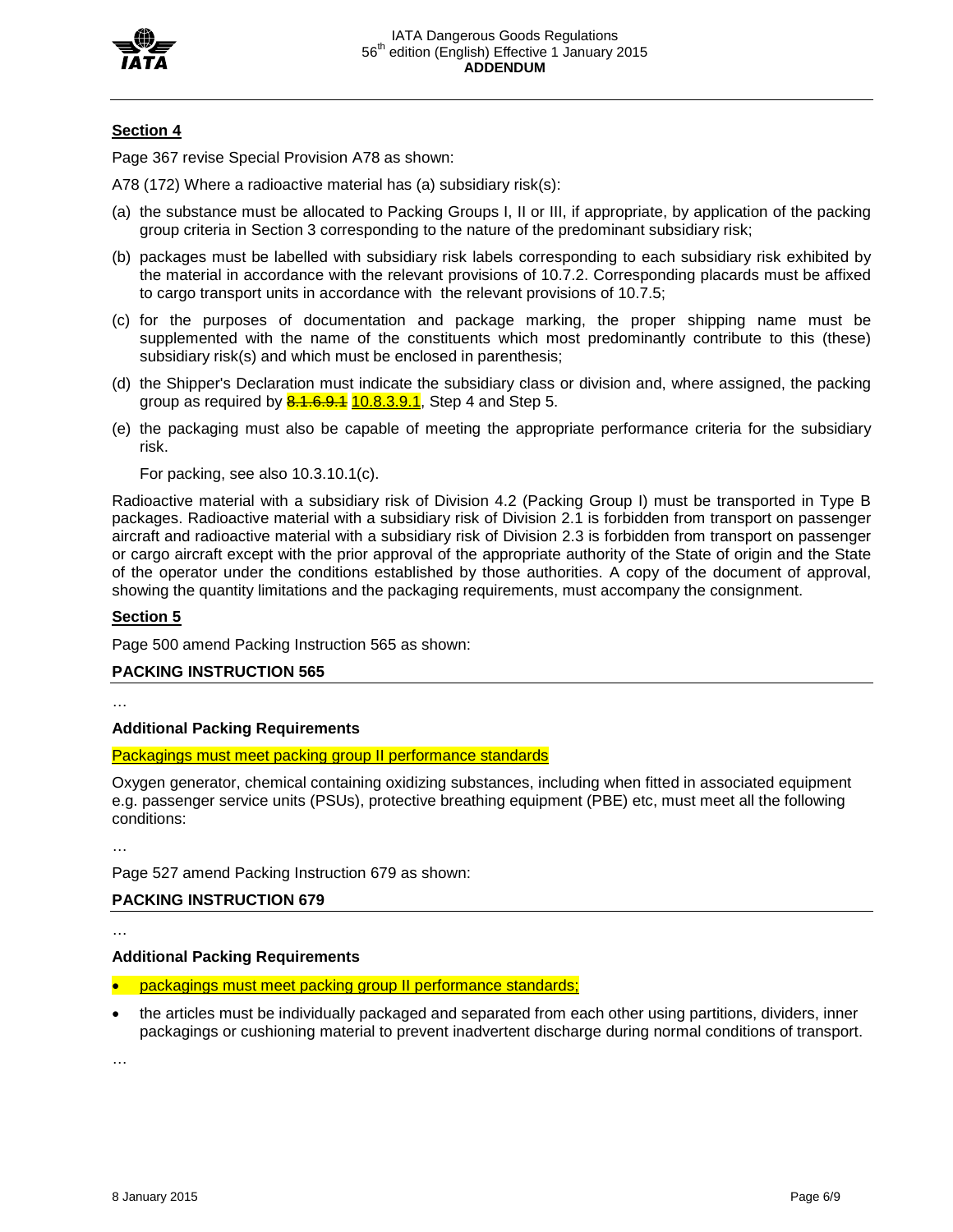

Page 566 amend Packing Instruction 961 as shown:

## **PACKING INSTRUCTION 961**

…

| <b>COMBINATION PACKAGINGS</b>                                                                                              |                                            |                                             |
|----------------------------------------------------------------------------------------------------------------------------|--------------------------------------------|---------------------------------------------|
| UN number                                                                                                                  | Quantity per package<br>Passenger aircraft | Quantity per package<br>Cargo Aircraft Only |
| UN 3268, <i>Air bag inflators, Air bag modules</i><br>or Seat belt pretensioners Safety devices.<br>electrically initiated | 25.0 kg                                    | 100.0 kg                                    |

…

Page 580 amend Packing Instruction 968 as shown:

## **PACKING INSTRUCTION 968**

…

## **Section II**

…

## **Additional Requirements-Section II**

…

The words "Lithium metal batteries in compliance with Section II of PI 968" and "Cargo Aircraft Only" or "CAO" must be included on the air waybill, when an air waybill is used. The information should be shown in the "Nature and Quantity of Goods" box of the air waybill.

Packages and overpacks containing lithium batteries prepared in accordance with this section must be offered to the operator separately from the goods in the consolidation that are not subject to these Regulations. Packages and overpacks in consolidations must not be loaded into a unit load device before being offered to the operator.

Any person preparing or offering cells or batteries for transport must receive adequate instruction on these requirements commensurate with their responsibilities.

…

## **Section 7**

Page 643 amend 7.1.5.3.1 as shown:

**7.1.5.3.1** Unless otherwise specified in these Regulations, packages containing environmentally hazardous substances or mixtures meeting the criteria of 3.9.2.4 (UN 3077 and UN 3082), must be durably marked with the environmentally hazardous substance mark as shown in Figure 7.1.B and in addition packages must bear the Class 9 hazard label shown in Figure 7.3.W.

## *Note 1:*

*The environmentally hazardous substance mark (Figure 7.1.B) may also appear on packages containing substances other than UN 3077 and UN 3082 when required by other international or national transport regulations (see 7.1.5.5).*

*Note 2:* The environmentally hazardous substance mark is not required on single packagings and combination packagings deemed "not restricted" in accordance with Special Provision A197. If a shipper prefers to send the item as Environmentally hazardous substances (UN 3077 or UN 3082 only) all applicable parts of the Regulations should be followed.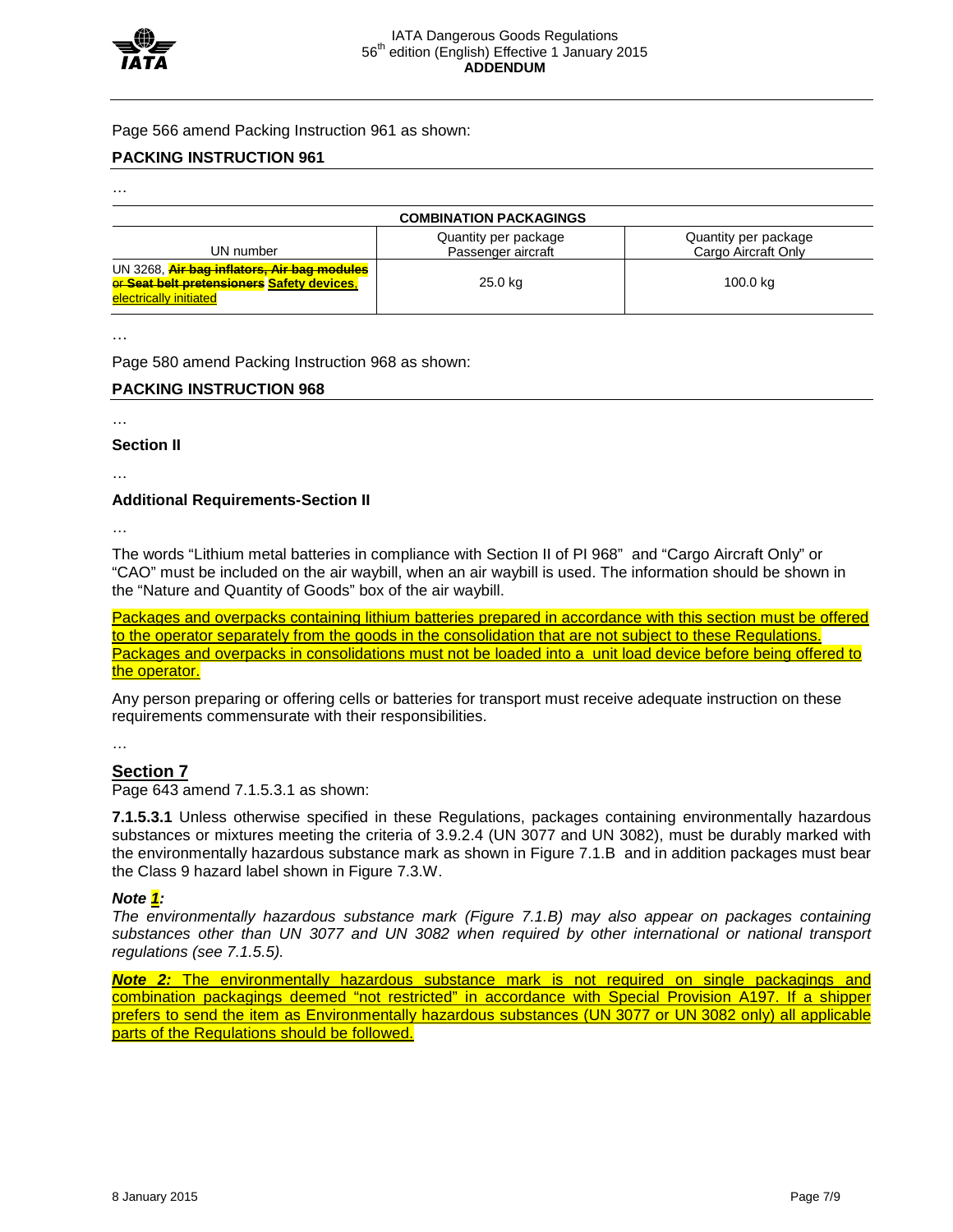

Page 646 add a note under 7.2.2.3.2(a) as shown:

**7.2.2.3.2** Hazard labels must conform to the following specifications:

(a) labels must be configured as shown in Figure 7.3.A. The label must be in the form of a square set at an angle of 45 $\degree$  (diamond shaped). Except as provided in 7.2.2.3.1, the minimum dimensions must be 100  $\times$ 100 mm and the minimum width of the line inside the edge forming the diamond must be 2 mm. The line inside the edge must be parallel and 5 mm from the outside of that line to the edge of the label. The line inside the edge on the upper half of the label the line must be the same colour as the symbol and the line inside the edge on the lower half of the label must be the same colour as the class or division number in the bottom corner. Where dimensions are not specified, all features must be in approximate proportion to those shown. Dimensions for labels on cylinders must comply with subparagraph (b);

## *Note:*

*Labels conforming to the specifications of the 55th edition of these Regulations where the line is not 2 mm in width are acceptable until 31 December 2016.*

## **Section 10**

Page 733 amend 10.3.11.1.1.1 as shown:

**10.3.11.1.1.1** A package may be classified as an excepted package if it meets one of the following conditions:

- (a) it contains radioactive material not exceeding the activity limits as specified in **column 4 of the column** headed "Materials—Package Limits" in Table 10.3.C;
- (b) it contains instruments or articles not exceeding the activity limits as specified in **columns 2 and 3 of the** columns headed "Instruments and Articles" in Table 10.3.C;
- (c) it contains articles manufactured of natural uranium, depleted uranium or natural thorium;
- (d) it is an empty package having contained radioactive material; or
- (e) it contains less than 0.1 kg of uranium hexafluoride not exceeding the activity limits specified in  $\frac{1}{\sqrt{2}}$ of the column headed "Materials—Package Limits" in Table 10.3.C.

Page 734 amend 10.3.11.1.5 as shown:

## **10.3.11.1.5 Uranium Hexafluoride**

Uranium hexafluoride not exceeding the limits specified in **column 4 of the column headed "Materials-**Package Limits" in Table 10.3.C may be classified under UN 3507 Uranium hexafluoride, radioactive material, excepted package, less than 0.1 kg per package, non-fissile or fissile-excepted, provided that:

…

## **Appendix D**

Page 843 amend contact details for Niger as follows:

## **Niger (RN)**

**Direction de l'Aéronautica Civile** Ministère du Commerce et des Transports Chef de la Division Opérations Aériennes **Division Opérations Aériennes** Agence Nationale de l'Aviation Civile (ANAC) B.P. 227 Niamey NIGER

Telex: 5203 MINAECI NI Tel: +227 20 72 32 67 Fax: +227 20 73 80 56